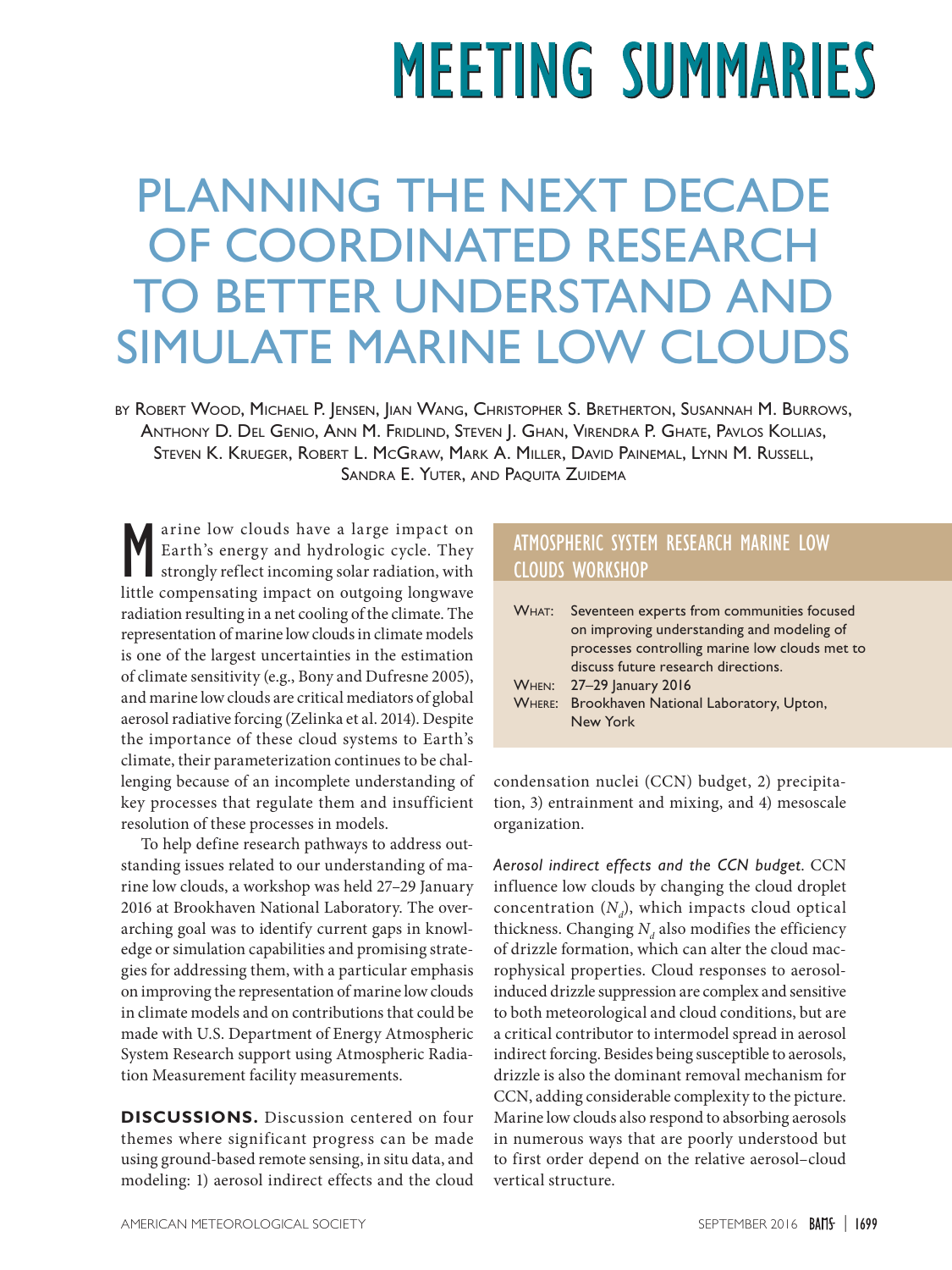The response of clouds to aerosol variations in the current climate (constrained using present-day observations) may not accurately represent the responses of clouds and their radiative forcing to increases in aerosol concentration from anthropogenic emissions since the preindustrial era (e.g., Penner et al. 2011; Ghan et al. 2016). Quantification of aerosol indirect effects therefore necessitates improved understanding of aerosol and cloud properties under pristine conditions.

Models display a wide range of cloud responses to changing CCN concentration. Reasons for this include the application of a lower bound for  $N_d$  in some models (Hoose et al. 2009) and very different sensitivities of cloud condensate to aerosols because of a wide spread in the susceptibility of warm rain to  $N_d$  (Wang et al. 2012; Ghan et al. 2016). The representation of aerosol-cloud interactions in large-scale models needs to be better constrained using comprehensive measurements, especially in regions where models exhibit the largest diversities.

Remote marine low cloud systems are particularly susceptible to perturbations in aerosols associated with anthropogenic emissions because of their relatively low optical thicknesses and low background aerosol concentrations. A range of processes drive the CCN population, including generation of sea spray aerosol, entrainment of free tropospheric aerosol, and removal of aerosol particles by drizzle. Under certain conditions, nucleation in the boundary layer

**AFFILIATIONS:** Wood and Bretherton—University of Washington, Seattle, Washington; JENSEN, WANG, AND McGRAW-Brookhaven National Laboratory, Upton, New York; Burrows AND GHAN-Pacific Northwest National Laboratory, Richland, Washington; DEL GENIO AND FRIDLIND-NASA Goddard Institute for Space Studies, New York, New York; GHATE-Argonne National Laboratory, Argonne, Illinois; Kollias-Stony Brook University, State University of New York, Stony Brook, New York; KRUEGER-University of Utah, Salt Lake City, Utah; MILLER-Rutgers, The State University of New Jersey, New Brunswick, New Jersey; Painemal—Science Systems and Applications, Inc., NASA Langley Research Center, Hampton, Virginia; Russell— Scripps Institution of Oceanography, University of California, San Diego, La Jolla, California; YUTER-North Carolina State University, Raleigh, North Carolina; ZUIDEMA-University of Miami, Miami, Florida

**CORRESPONDING AUTHOR:** Robert Wood, Department of Atmospheric Sciences, University of Washington, Box 351640, Seattle, WA 98195-1640

E-mail: [robwood2@uw.edu](mailto:robwood2%40uw.edu?subject=)

[DOI:10.1175/BAMS-D-16-0160.1](http://dx.doi.org/10.1175/BAMS-D-16-0160.1)

In final form 27 May 2016 ©2016 American Meteorological Society may also be a significant source of small aerosols that can grow to become CCN. Currently, a quantitative understanding is lacking for some of these key processes. As aerosol-coupled large-eddy simulations (LESs) develop quantitative credibility, these can be used together with aircraft studies to constrain and understand the key processes controlling the CCN budget.

Advances in scientific understanding of aerosol and cloud processes and their representations in models will require comprehensive measurements both at long-term sites and in aircraft-based studies. Datasets gathered from recent field studies in marine environments address some of these observational needs well. However, measurements of aerosol composition and its variation with particle size are scarce. Such measurements are nevertheless necessary to advance a quantitative process level understanding and characterization of marine boundary layer aerosol sources. Vertical and horizontal variations of trace gases, aerosol, and cloud fields from aircraft-based studies are needed to examine the key processes, constrain model simulations, and provide validation of surface-based remote sensing estimates.

*Precipitation.* Radar observations have played a critical role in demonstrating that marine low clouds precipitate frequently with rates that are significant for the planetary boundary layer (PBL) moisture budget. A considerable fraction of precipitation falling from low clouds evaporates before reaching the surface (Comstock et al. 2004; Wood 2005), making the quantification of precipitation in such clouds sensitive to the distance below cloud base. Evaporation is important for determining the impacts upon PBL moisture and energy budgets and for cold pool formation. Combining radar and lidar observations can more accurately constrain the size distribution of precipitation below cloud and should be used more widely.

A long-standing problem in understanding the formation of warm rain in marine low clouds is the initiation of drizzle. Condensational growth slows as droplet size increases, but the collision efficiency for small drops is low, leading to a significant barrier to the formation of precipitation. Understanding the rate of formation of a relatively small number of "lucky" precipitation droplets requires an understanding of the physics driving the tail of the droplet distribution, which is challenging to measure and predict theoretically. Supersaturation fluctuations, giant CCN, and spectra broadening due to entrainment and mixing have all been proposed as ways to bridge the drizzle barrier. New observational approaches are emerging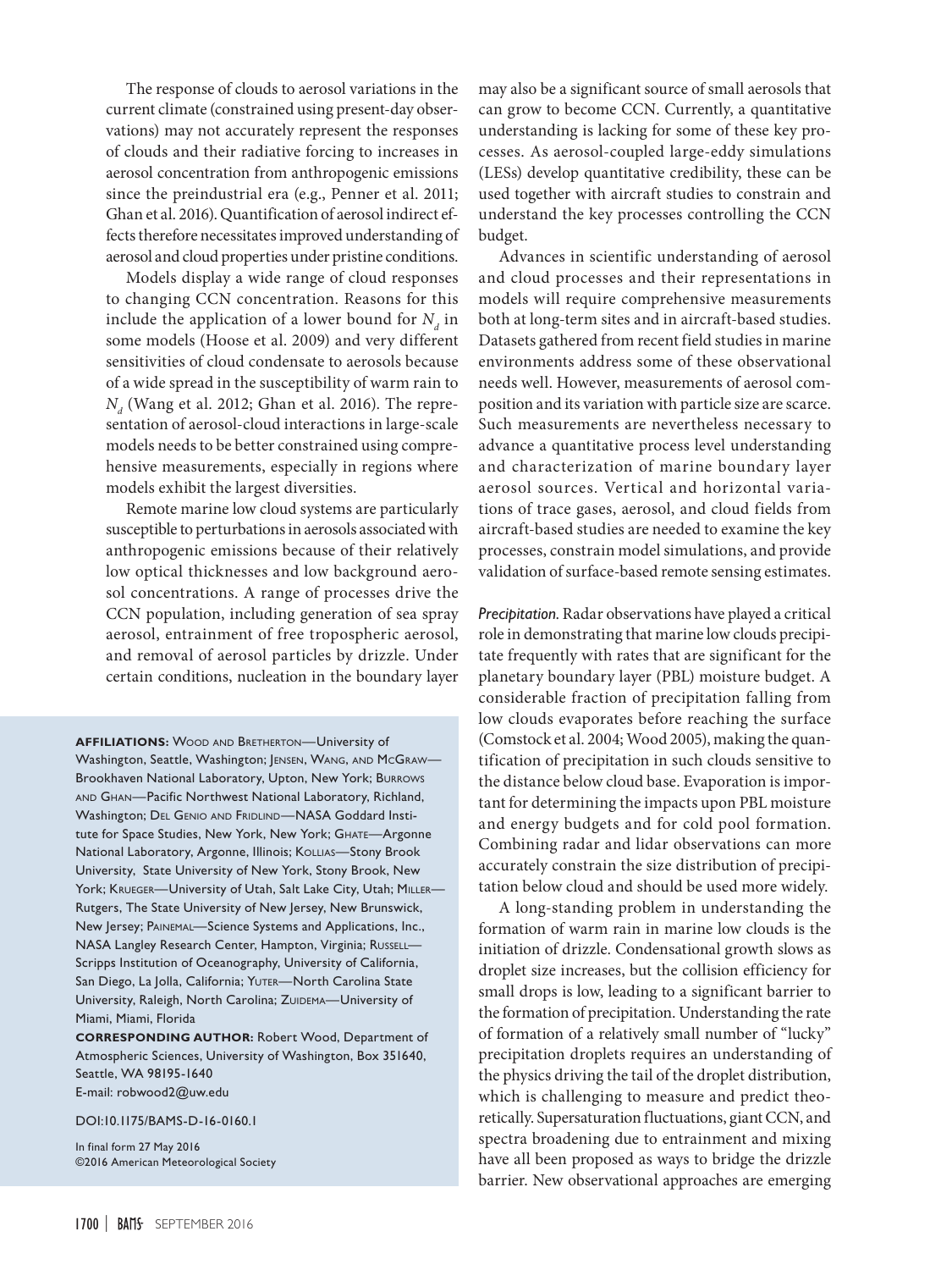that can quantify giant CCN and measure the cloud droplet size distribution at the relevant scales for understanding microscale turbulent fluctuations and the impacts of entrainment and mixing. Using Doppler radar information to probe drizzle initiation in combination with process models can provide much-needed information for understanding drizzle initiation.

Most climate models represent collision– coalescence processes using bulk representations that may result in an artificially strong sensitivity to aerosol. Observational constraints on these bulk rates can be derived from in situ observations of the drop size distribution, but constraints from Doppler radar in conjunction with passive shortwave and microwave measurements can help constrain the rates of conversion of cloud droplets to drizzle drops and determine the sensitivity of bulk microphysical parameterizations to cloud droplet and aerosol concentration.

Precipitation processes are on the subgrid scale of most current climate models, making the representation of precipitation-related processes and their influence on cloud cover and condensate particularly challenging. Large-domain LES simulations can help bridge the gap between the scales of observed precipitation features (a few kilometers) and the climate model gridbox scale (typically 50 km).

*Entrainment.* Entrainment, the incorporation of air from a nonturbulent region into turbulent eddies, is a critical determinant of cloud and aerosol properties. Entrainment at stratocumulus cloud tops, penetrative entrainment by overshooting cumulus clouds, and lateral entrainment through the sides of cumuli are all separately parameterized in climate models. The appropriate way to relate entrainment to the vertical and horizontal structure of turbulence in a cloudy boundary layer is still debated. For a given intensity of cloud-layer turbulence, the humidity difference across the inversion, the mean wind shear, and the cloud droplet size all appear to affect entrainment of dry air into stratocumulus clouds in ways that remain controversial. Together, these two issues make "entrainment closure" a major uncertainty in GCM parameterizations.

LES models are a useful tool for studying entrainment and its effects in cloudy boundary layers. Intercomparison studies have shown that even with vertical grid spacings as small as 5 m, LES entrainment rate is still sensitive to the choice of advection scheme and subgrid turbulence parameterization, as well as the vertical and horizontal grid. In addition, assumptions made in the bulk microphysical schemes used in most LESs may be less accurate for the inhomogeneous conditions of the entrainment zone,

with consequences for the simulated entrainment rate. To gain more confidence in the representation of cloud-top processes in LESs, there is a need to use ground-, aircraft-, and satellite-based observations to identify relatively stationary boundary layer conditions for model testing and intercomparison.

The estimation of entrainment rate from groundbased remote sensing and aircraft measurements to provide observational constraints for models remains a significant challenge. Individual entrainment events occur on spatial scales that are smaller than the resolution of most remote sensing instruments. Several promising techniques to estimate entrainment rates and the turbulent processes controlling them have been developed using vertically pointing cloud radar observations (Albrecht et al. 2016) and aircraft observations (e.g., Lu et al. 2012). These techniques need to be applied to long-term observations, then compared against each other and model simulations.

The impacts of entrainment and subsequent mixing on the cloud droplet size distribution have important impacts on the cloud dynamics, radiative forcing, and life cycle. These impacts depend on the mixing scenario (homogeneous to inhomogeneous), which is controlled by numerous factors, including the properties of the entrained air, the turbulent kinetic energy dissipation rate, and the cloud particle size distribution. Most GCMs and LESs assume fully homogeneous rather than inhomogeneous mixing despite recent measurements in convective clouds (Beals et al. 2015), indicating that mixing is generally strongly inhomogeneous. An improved understanding of the mixing process, its impact on cloud microphysics, and suitability of modeling approaches will require a combination of targeted aircraft observations, small-scale modeling studies, and advances in remote sensing measurement and retrieval techniques.

*Mesoscale organization.* Marine low cloud fields display coherent mesoscale organization [mesoscale cellular convection (MCC)] on horizontal scales of 5–100 km. MCC organizes the internal diabatic forcings of the PBL, and these forcings help to determine liquid water path, albedo, and cloud cover. External perturbations including gravity waves also play a role in modulating low cloud cover. While some numerical studies show a causative relation between areal cloudiness and internal variations in precipitation and aerosol, observational evidence is less clear. Current subgrid parameterizations of PBL cloud generally do not explicitly account for mesoscale variability. LESs are being used to successfully simulate MCC and show much promise as